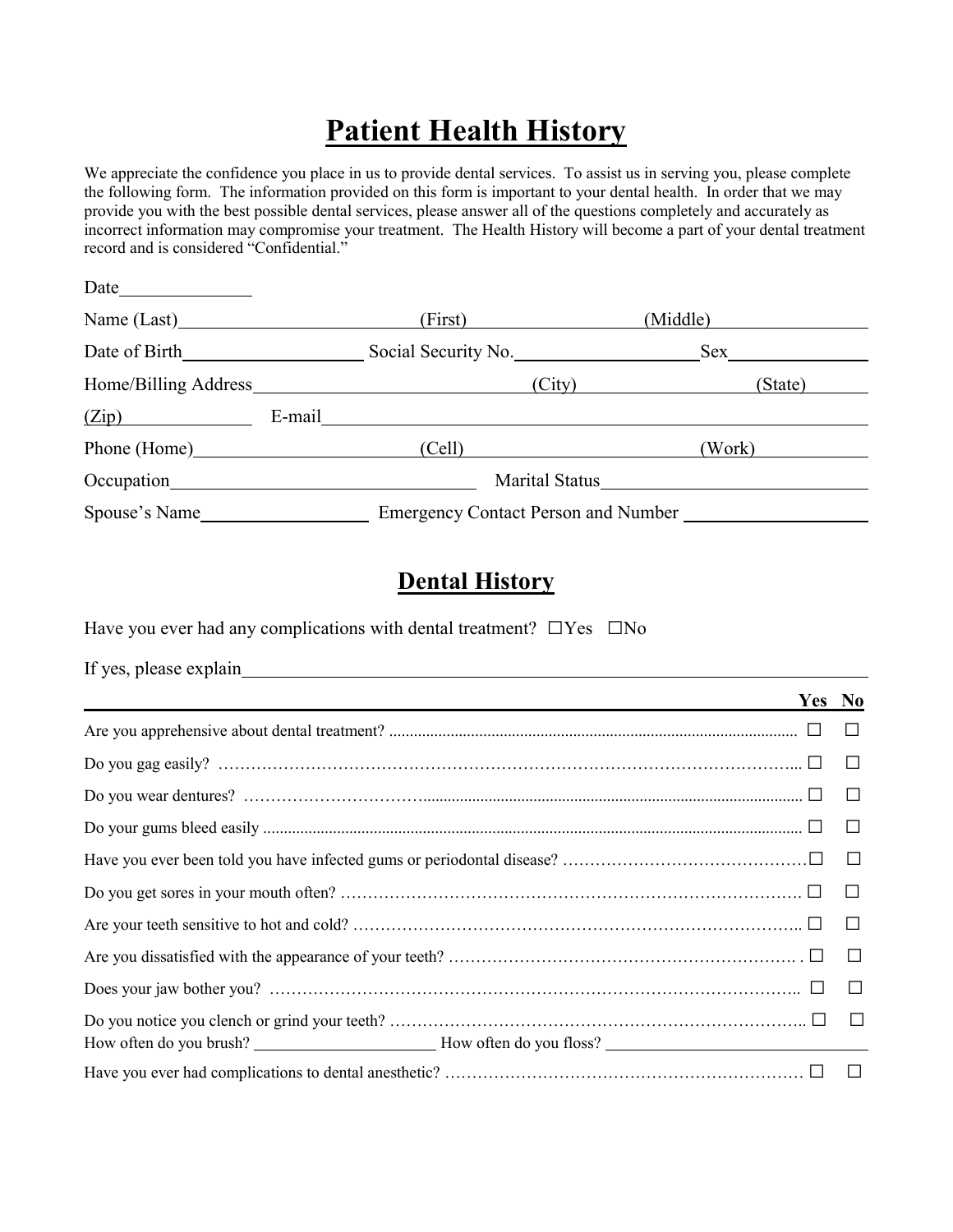### **Medical Health**

Name and phone number of physician

Please answer Yes or No if you have or ever had any of the following:

| Yes No                                             |        | Yes No                                       |              |
|----------------------------------------------------|--------|----------------------------------------------|--------------|
|                                                    | П      |                                              |              |
|                                                    | $\Box$ |                                              | ப            |
|                                                    | ப      | Use smokeless tobacco                        | $\Box$       |
|                                                    | ⊔      |                                              | $\Box$       |
|                                                    | $\Box$ |                                              | $\Box$       |
|                                                    | $\Box$ |                                              | $\perp$      |
|                                                    | $\Box$ | Hepatitis, jaundice or liver trouble $\Box$  | $\Box$       |
| $\Box$                                             | $\Box$ |                                              | $\Box$       |
| Artificial heart valve<br>$\perp$                  | □      |                                              | П            |
| $\Box$                                             | □      |                                              | $\Box$       |
| Bone or Joint problems<br>$\Box$                   | ⊔      | Mental Health Care<br>⊔                      | $\Box$       |
| $\Box$                                             | $\Box$ | ப                                            | ப            |
| $\Box$                                             | $\Box$ |                                              | $\Box$       |
| $\Box$                                             | $\Box$ |                                              | $\Box$       |
| If yes, do you need to be pre-medicated for dental |        |                                              |              |
|                                                    | $\Box$ | Women                                        |              |
| Fainting Spells, Seizures, or Epilepsy<br>⊔        | $\Box$ | Are you taking contraceptives/hormones.<br>□ | П            |
|                                                    | $\Box$ | $\Box$                                       | $\mathsf{L}$ |
|                                                    | □      | ⊔                                            | $\Box$       |
| $\Box$                                             | □      |                                              | $\Box$       |
|                                                    | $\Box$ |                                              |              |

## **Allergies**

Are you allergic, or have you reacted adversely to any of the following?

| Yes No                          |                                                                                                                                                                                                                                                                                                                                                                                                                            | Yes No |  |
|---------------------------------|----------------------------------------------------------------------------------------------------------------------------------------------------------------------------------------------------------------------------------------------------------------------------------------------------------------------------------------------------------------------------------------------------------------------------|--------|--|
|                                 | $\lceil \det(x_1, \ldots, x_n, \ldots, x_n, \ldots, x_n, \ldots, x_n, \ldots, x_n, \ldots, x_n, \ldots, x_n, \ldots, x_n, \ldots, x_n, \ldots, x_n, \ldots, x_n, \ldots, x_n, \ldots, x_n, \ldots, x_n, \ldots, x_n, \ldots, x_n, \ldots, x_n, \ldots, x_n, \ldots, x_n, \ldots, x_n, \ldots, x_n, \ldots, x_n, \ldots, x_n, \ldots, x_n, \ldots, x_n, \ldots, x_n, \ldots, x_n, \ldots, x_n, \ldots, x_n, \ldots, x_n, \$ |        |  |
|                                 | Codeine, Demerol, or other narcotics $\Box$ $\Box$                                                                                                                                                                                                                                                                                                                                                                         |        |  |
| Please list any other allergies | Barbiturates, sedatives, or sleeping pills $\Box$ $\Box$                                                                                                                                                                                                                                                                                                                                                                   |        |  |